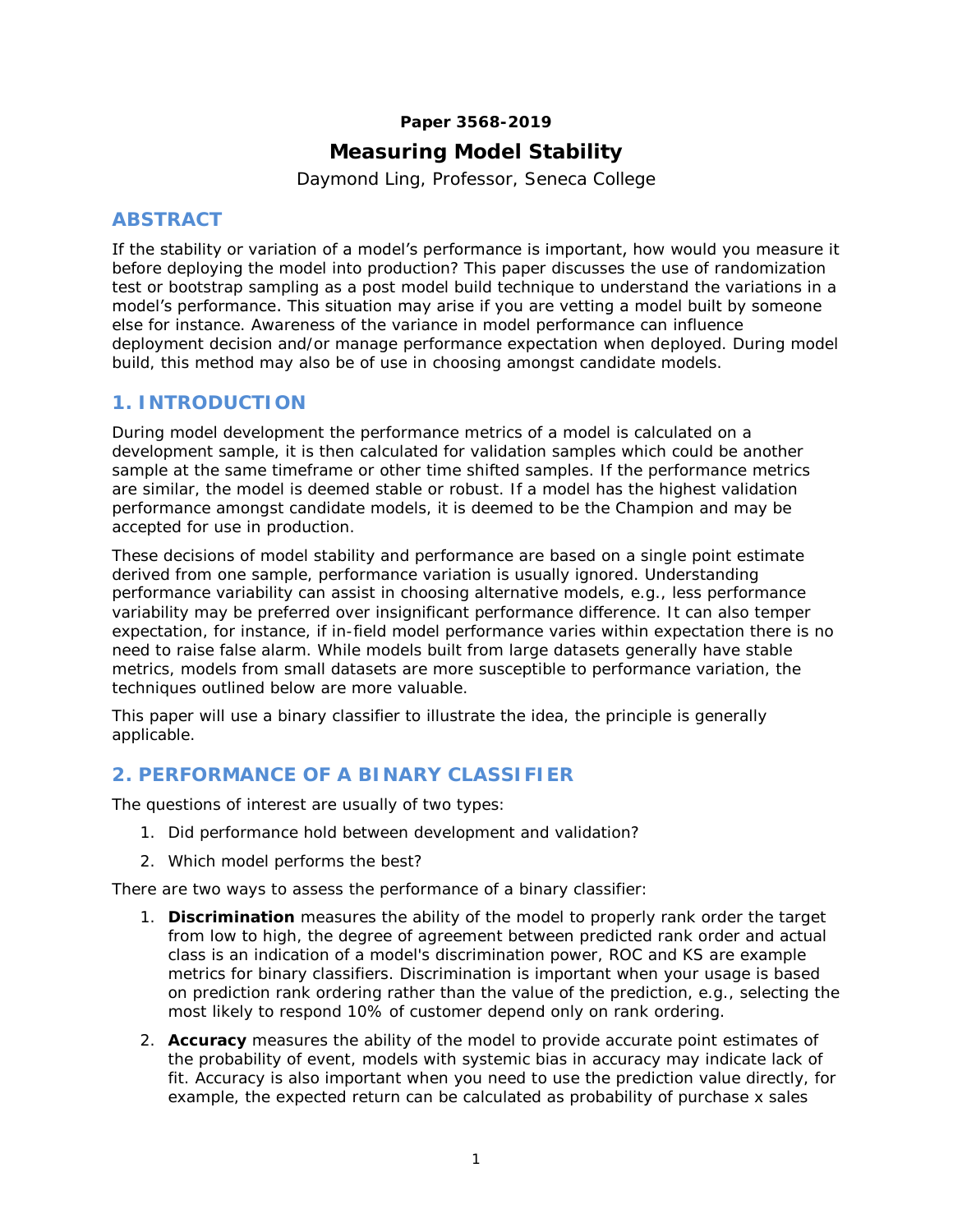price. Accuracy is viewed on a Calibration Curve (described later). It is possible for a model to provide high discrimination power without being accurate, e.g., translation and/or scaling will affect accuracy but not discrimination.

Binary classifier is usually built using PROC LOGISTIC, ROC is calculated by the procedure directly. To draw calibration curves, the prediction and target need to be stored and plotted separately. The following code simulates a development and a validation dataset, ROC and Calibration curve for the development dataset are produced:

```
title; ods noproctitle; ods graphics / width=6in height=4in noborder;
% let nobs = 500;let splt = 0.6;
data Dev Val;
     call streaminit(5678);
     do i = 1 to &nobs;
        x = rand("Uniform", -3, 3);logit = -2.5 + 0.8*x + 0.3*x**2 + rand("Normal", 0, 0.1); prob = logistic(logit);
         Y = rand("Bernoulli", prob);
         if rand('uniform') <= &splt then output Dev;
                                      else output Val;
     end;
     keep y x;
run;
ods select ROCCurve;
proc logistic data=Dev plots(only)=roc; 
    Development_Quadratic: model Y(event='1') = x x^*x;
     output out=DQScore predicted=Prob;
    score data=Val out=VQScore(keep=y x p_1 rename=(P_1=Prob));
run;
```
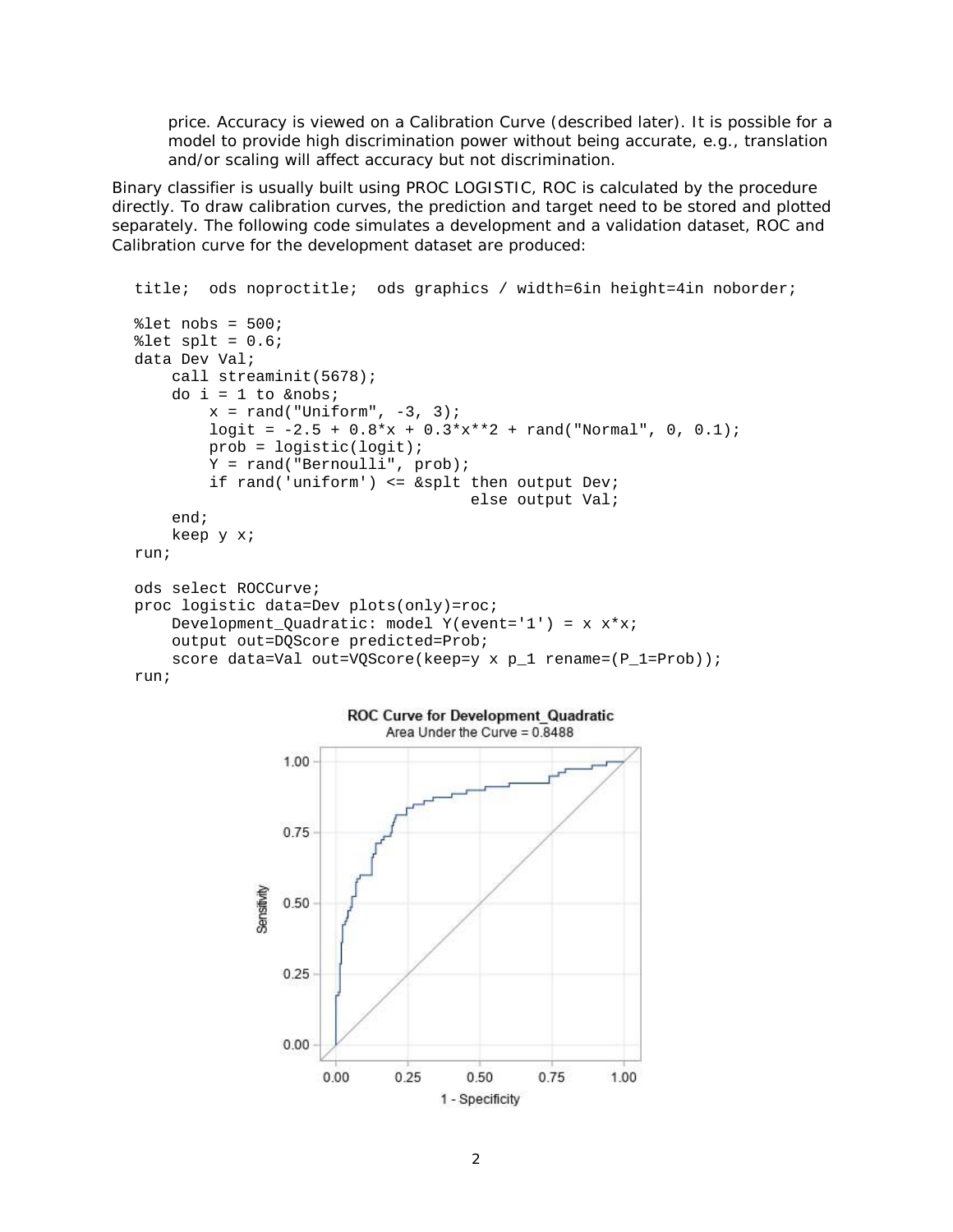title 'Calibration Curve for Development Quadratic'; proc sgplot data=DQScore noautolegend aspect=1; loess x=Prob y=y / interpolation=cubic clm nomarkers; lineparm x=0 y=0 slope=1 / lineattrs=(color=grey pattern=dash); yaxis grid values= $(0 \text{ to } 1 \text{ by } 0.2)$ ; xaxis grid values= $(0 \text{ to } 1 \text{ by } 0.2)$ ; run;



**Calibration Curve for Development Quadratic** 

# **3. VALIDATION PERFORMANCE**

When assessing the performance of a binary classifier on another dataset, we only need the actual target and the prediction of the model. The code above scored the validation dataset at the same time as model development for convenience, but scoring can be accomplished in many ways, e.g., the code statement can be used to store the equation and score other datasets later.

When given a dataset with target and prediction, ROC and accuracy can be assessed using PROC LOGISTIC. The nofit option will suppresses model fitting, the roc statement will produce the roc curve using the predictor as is:

```
ods select ROCCurve;
proc logistic data=VQScore plots(only)=roc;
     model Y(event='1') = Prob / nofit;
     roc 'Validation Quadratic' pred=Prob;
run;
```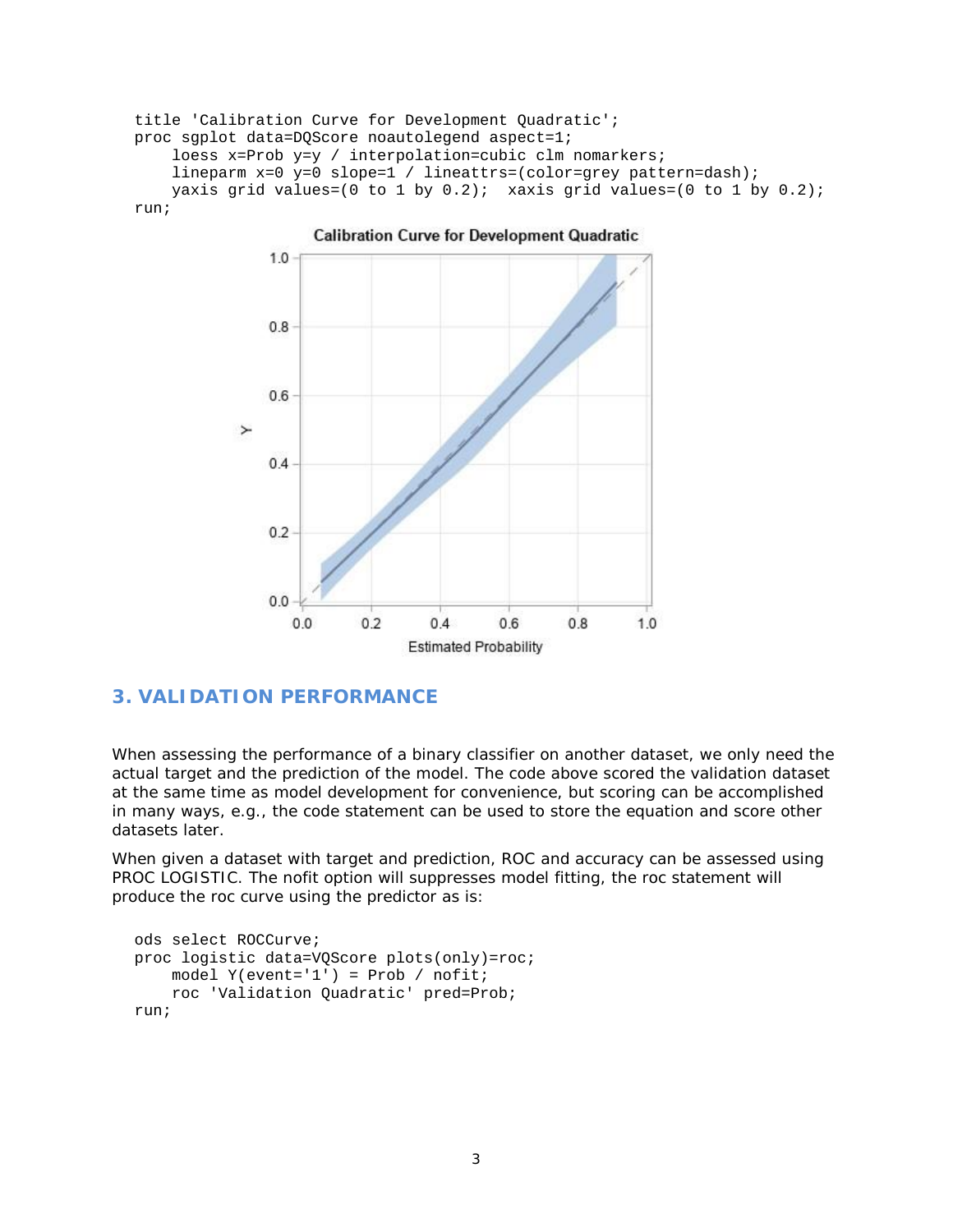

title 'Calibration Curve for Validation Quadratic'; proc sgplot data=VQScore noautolegend aspect=1; loess x=Prob y=y / interpolation=cubic clm nomarkers; lineparm x=0 y=0 slope=1 / lineattrs=(color=grey pattern=dash); yaxis grid values=(0 to 1 by  $0.2$ ); xaxis grid values=(0 to 1 by  $0.2$ ); run;

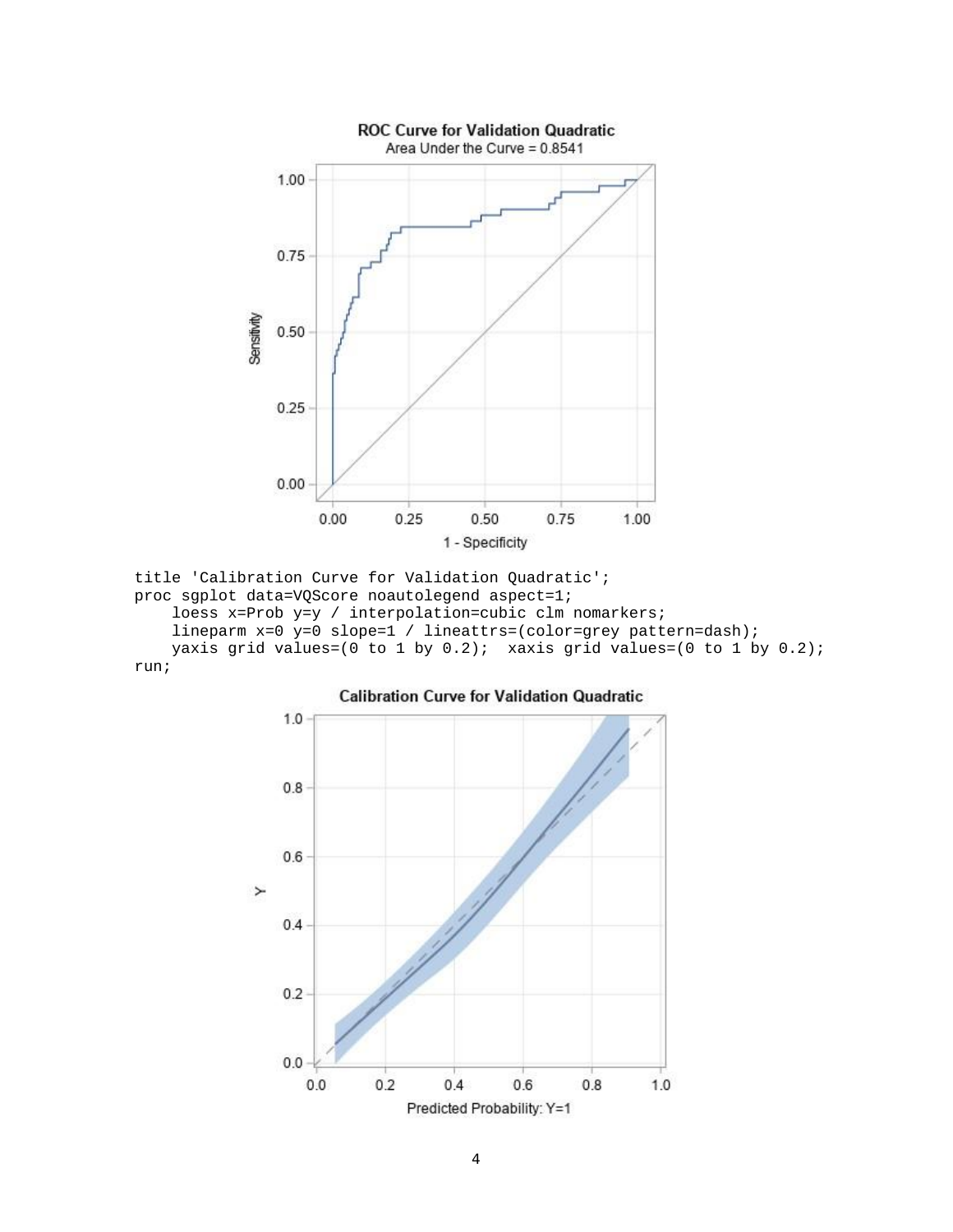### **4. LINEAR MODEL**

Using a linear model leads to loss of accuracy with similar performance:

```
ods select ROCCurve;
proc logistic data=Dev plots(only)=roc;
     Development_Linear: model Y(event='1') = x;
     output out=DLScore predicted=Prob;
    score data=Val out=VLScore(keep=y x p_1 rename=(P_1=Prob));
run;
```


title 'Calibration Curve for Development Linear'; proc sgplot data=DLScore noautolegend aspect=1; loess x=Prob y=y / interpolation=cubic clm nomarkers; lineparm x=0 y=0 slope=1 / lineattrs=(color=grey pattern=dash); yaxis grid values= $(0 \text{ to } 1 \text{ by } 0.2)$ ; xaxis grid values= $(0 \text{ to } 1 \text{ by } 0.2)$ ; run;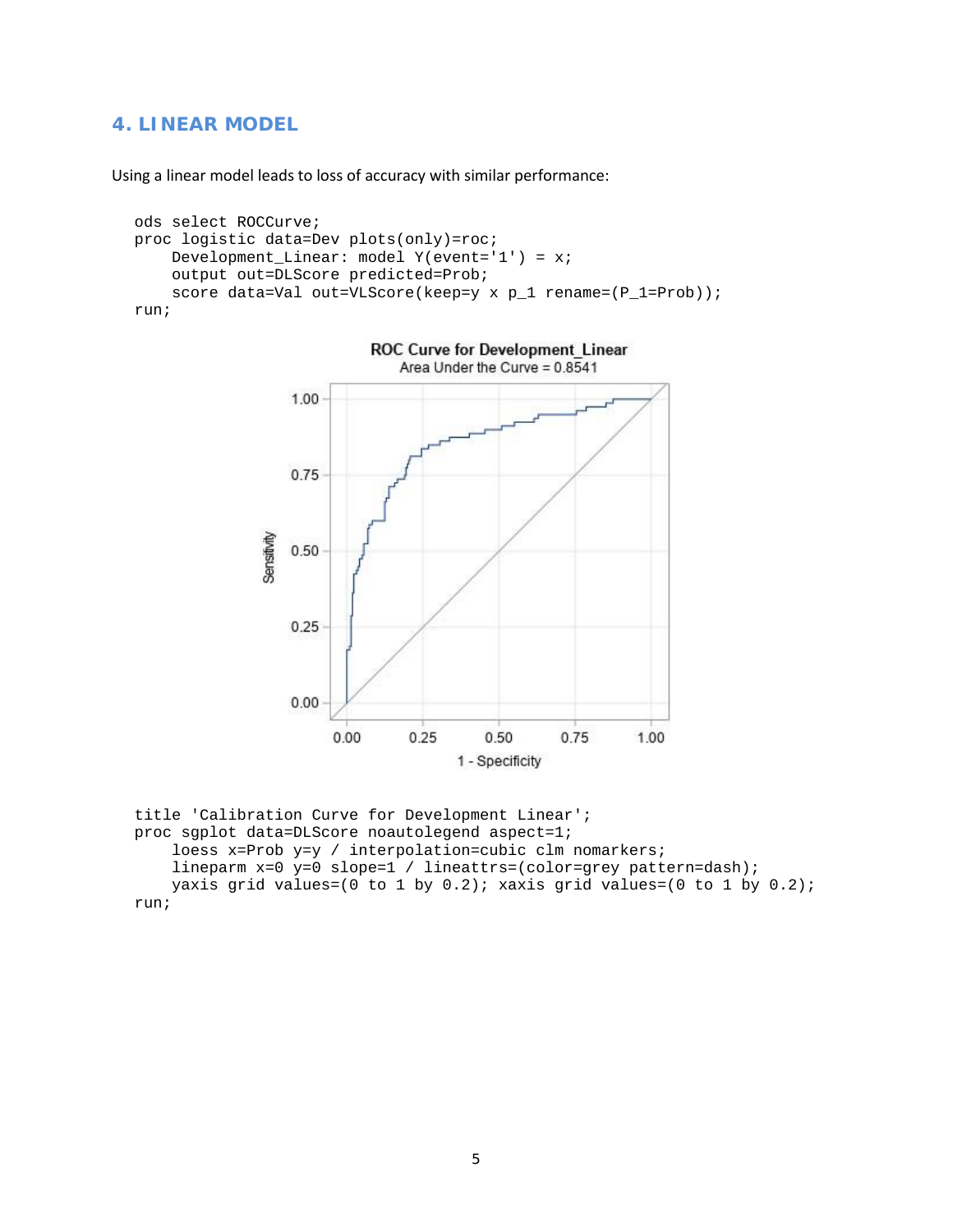

```
run;
```
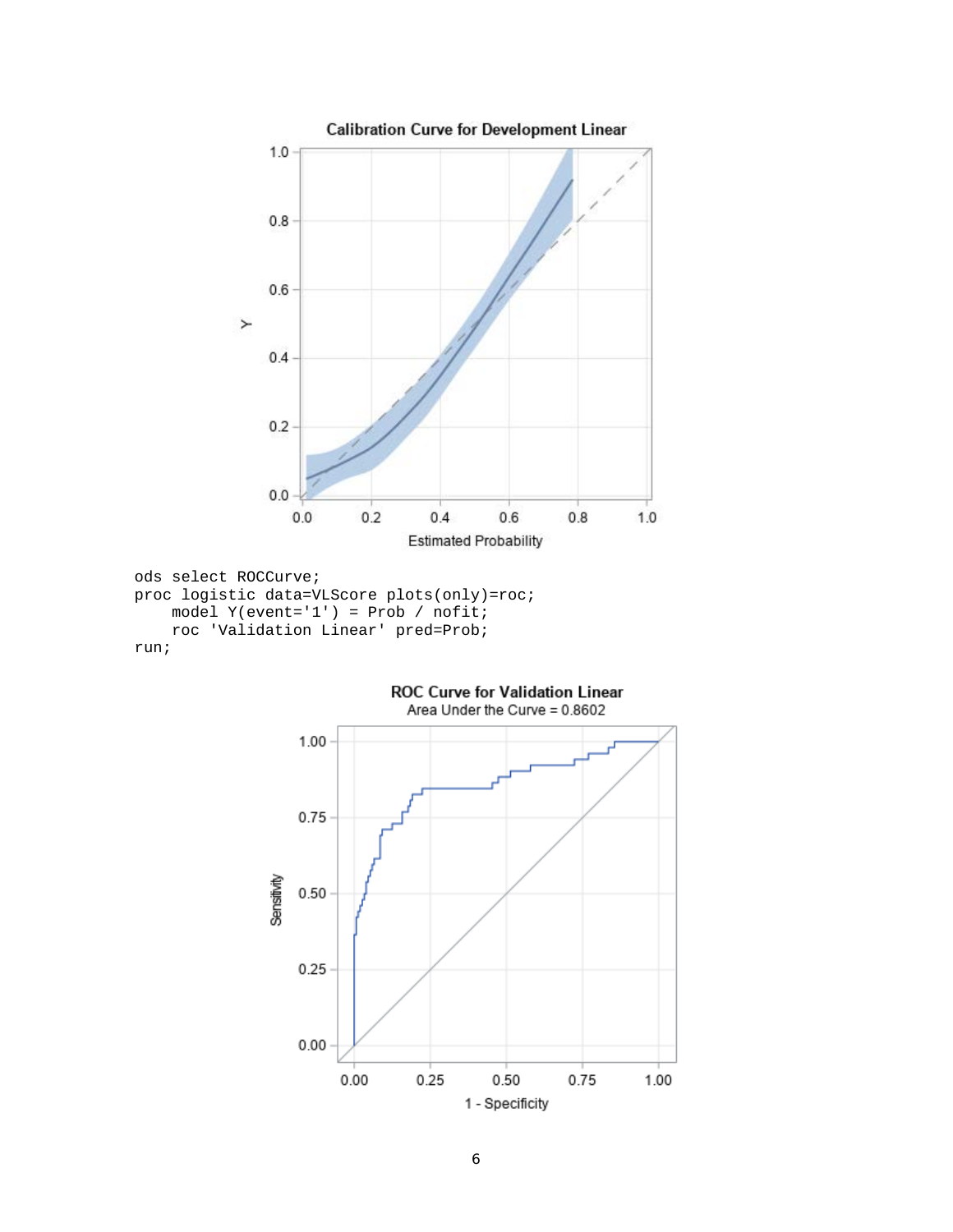```
title 'Calibration Curve for Validation Linear';
proc sgplot data=VLScore noautolegend aspect=1;
     loess x=Prob y=y / interpolation=cubic clm nomarkers; 
     lineparm x=0 y=0 slope=1 / lineattrs=(color=grey pattern=dash);
    yaxis grid values=(0 \text{ to } 1 \text{ by } 0.2); xaxis grid values=(0 \text{ to } 1 \text{ by } 0.2)0.2);
run;
```


It's interesting to note that, for both development and validation, the linear model has what appears to be better discrimination power while being less accurate. The calibration curve is giving us insight into model behaviour that is not visible from ROC alone.

### **5. COMPARISON BETWEEN DEVELOPMENT AND VALIDATION**

At this point we have four point estimates of model performance,

| ROC.      | Development | Validation |
|-----------|-------------|------------|
| Quadratic | 0.8488      | 0.8541     |
| Linear    | 0.8541      | 0.8602     |

It looks like the linear model is slightly better than the quadratic model, and both model perform better on validation than development. But, without an understanding of the variability of performance, we can't really be sure.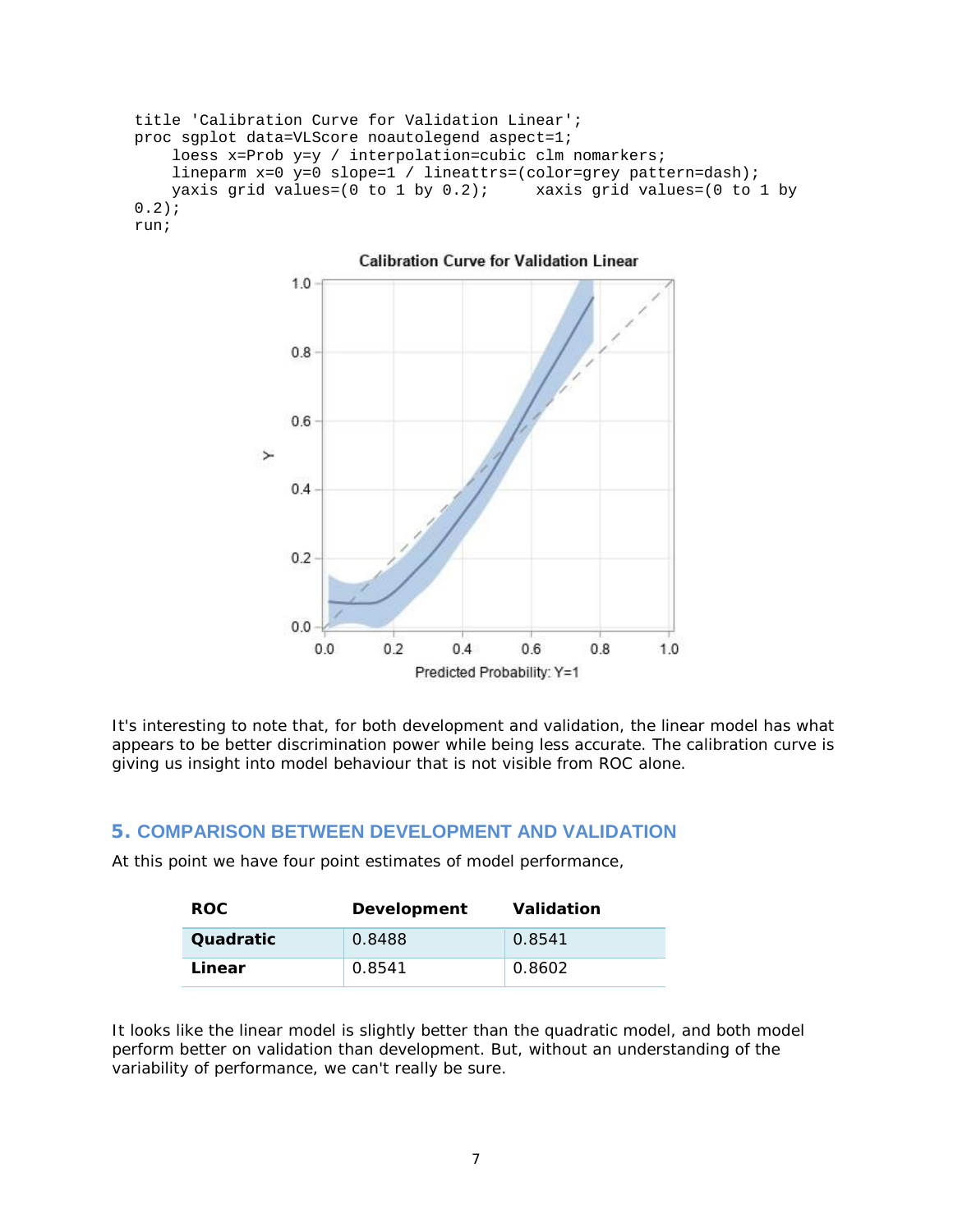One way to obtain more robust estimate of model performance is to evaluate its performance on a large number of bootstrap samples. Using a macro loop to take a sample, compute ROC, append to a dataset is slow and ill-advised when you can leverage by-group processing built into SAS. The code below use PROC SURVEYSELECT with reps= to create many bootstrap samples and runs PROC LOGISTIC with a by statement to calculate ROC for each replicate:

```
proc surveyselect data=DQScore out=DQReps samprate=0.5 method=urs
seed=1234 reps=400 noprint; run;
ods select none; *--- suppress output ---;
ods table ROCAssociation=DQAssoc; *--- capture table ---;
proc logistic data=DQReps plots=none;
    by replicate;
   model Y(event='1') = Prob / nofit; roc 'Development Quadratic' pred=Prob;
run;
ods select all;
```

```
title 'ROC Distribution of Development Quadratic';
proc means data=DQAssoc(keep=Area rename=(Area=ROC)) n min p5 p10 mean std 
p90 p95 max; run;
```
### **ROC Distribution of Development Quadratic**

| Analysis Variable : ROC Area under the Curve |           |  |                    |             |  |  |  |                                                                                     |
|----------------------------------------------|-----------|--|--------------------|-------------|--|--|--|-------------------------------------------------------------------------------------|
|                                              | N Minimum |  | 5th Pctl 10th Pctl | <b>Mean</b> |  |  |  | Std Dev 90th Pctl 95th Pctl Maximum                                                 |
|                                              |           |  |                    |             |  |  |  | 400 0.7489796 0.7905921 0.7983760 0.8490065 0.0355129 0.8946365 0.9066227 0.9313804 |

proc sgplot data=DQAssoc(keep=Area rename=(Area=ROC)) noautolegend; histogram roc / nbins=20; density roc; yaxis grid; xaxis grid values=(0.7 to 1 by 0.1); run;

**ROC Distribution of Development Quadratic** 20 15 Percent  $10$ 5  $\ddot{\mathbf{0}}$  $0.7$  $0.8$  $0.9$  $1.0$ Area under the Curve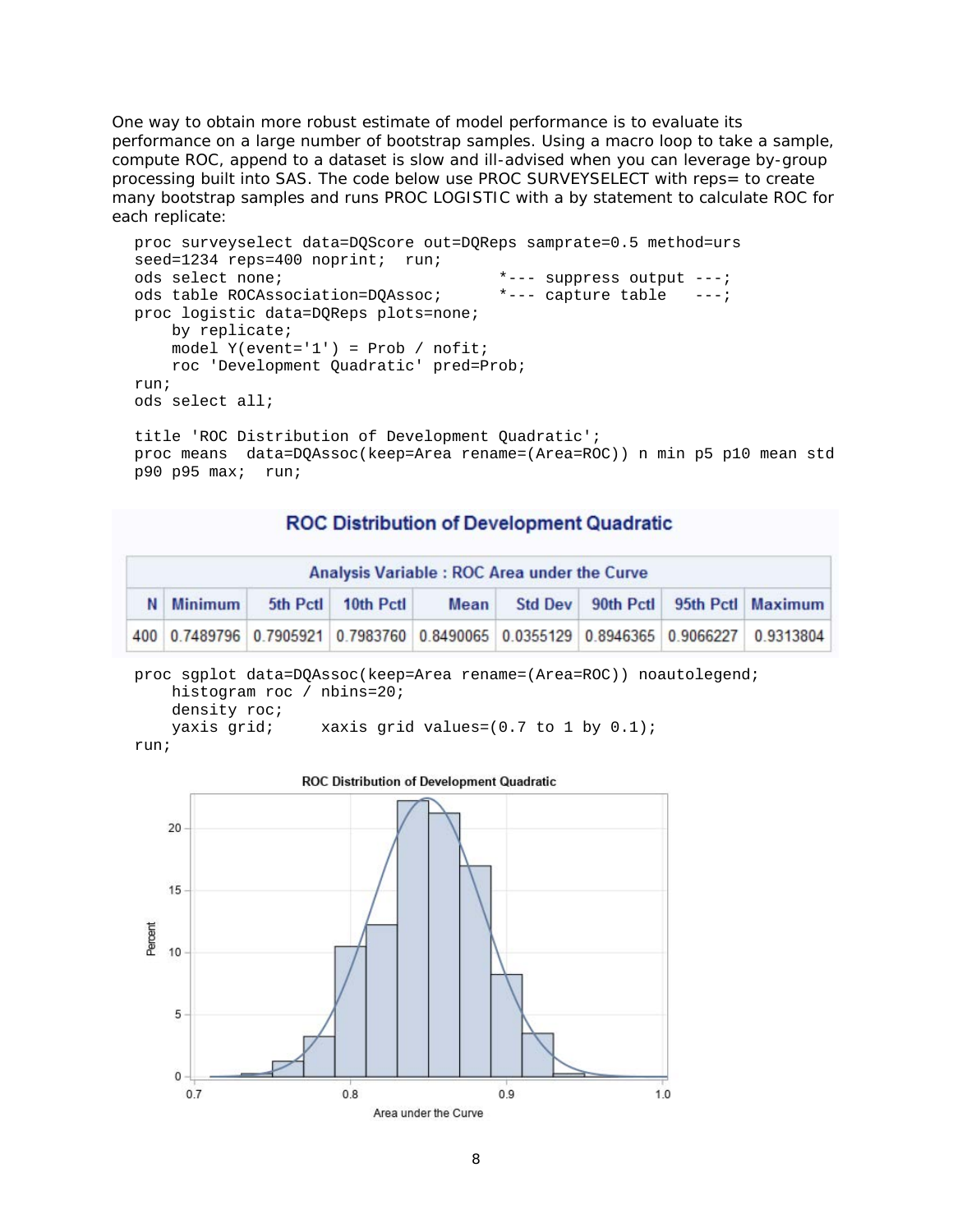We can repeat the bootstrap process on the validation dataset:

```
proc surveyselect data=VQScore out=Reps samprate=0.5 method=urs
seed=1234 reps=400 noprint; run;
ods select none; *--- suppress output ---;
ods table ROCAssociation=VQAssoc; *--- capture table ---;
proc logistic data=Reps plots=none;
    by replicate;
    model Y(event='1') = Prob / nofit;
    roc 'Validation Quadratic' pred=Prob;
run;
ods select all;
title 'ROC Distribution of Validation Quadratic';
proc means data=VQAssoc(keep=Area rename=(Area=ROC)) n min p5 p10 mean std 
p90 p95 max; run;
```
### **ROC Distribution of Validation Quadratic**

| Analysis Variable : ROC Area under the Curve |                |  |                                                                                     |      |  |  |  |                                     |
|----------------------------------------------|----------------|--|-------------------------------------------------------------------------------------|------|--|--|--|-------------------------------------|
| N                                            | <b>Minimum</b> |  | 5th Pctl 10th Pctl                                                                  | Mean |  |  |  | Std Dev 90th Pctl 95th Pctl Maximum |
|                                              |                |  | 400 0.7294922 0.7812378 0.7981839 0.8538354 0.0448716 0.9090168 0.9288847 0.9800937 |      |  |  |  |                                     |

```
proc sgplot data=VQAssoc(keep=Area rename=(Area=ROC)) noautolegend;
     histogram roc / nbins=20;
     density roc;
   yaxis grid; xaxis grid values=(0.7 to 1 by 0.1);
run;
```

```
title;
```
#### **ROC Distribution of Validation Quadratic**

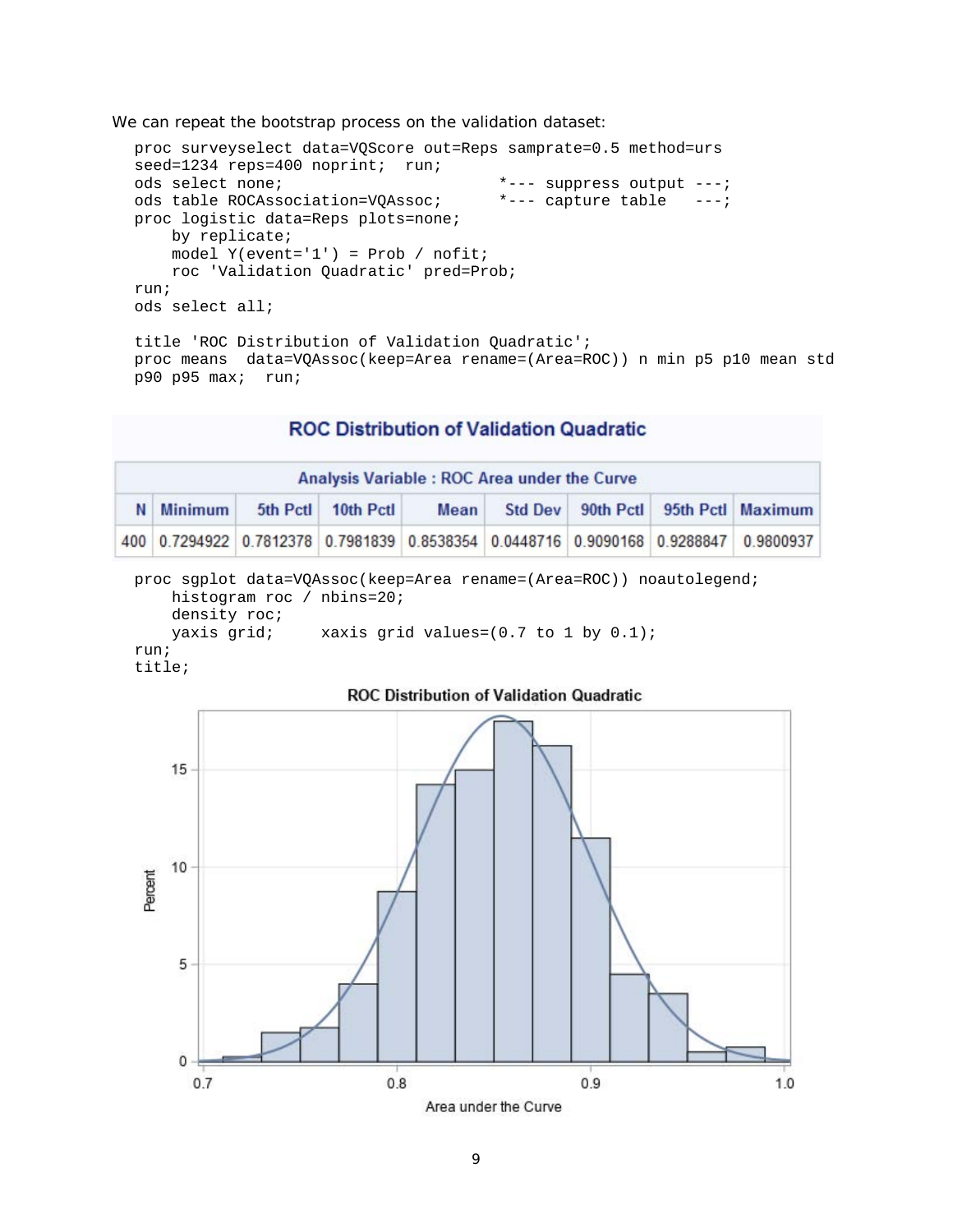We can compare the quadratic model's performance between development and validation with two sample T-test:

```
data Combine;
     set DQAssoc(rename=(Area=ROC)) VQAssoc(rename=(Area=ROC));
run;
proc ttest;
```

```
 ods exclude qqplot;
 class ROCModel;
 var roc;
```
run;

| <b>ROCModel</b>              | <b>Method</b> | N   |            | Mean Std Dev |                |        | Std Err Minimum Maximum |
|------------------------------|---------------|-----|------------|--------------|----------------|--------|-------------------------|
| <b>Development Quadratic</b> |               | 400 | 0.8490     |              | 0.0355 0.00178 | 0.7490 | 0.9314                  |
| <b>Validation Quadratic</b>  |               | 400 | 0.8538     |              | 0.0449 0.00224 | 0.7295 | 0.9801                  |
| $Diff (1-2)$                 | Pooled        |     | $-0.00483$ |              | 0.0405 0.00286 |        |                         |
| Diff $(1-2)$                 | Satterthwaite |     | $-0.00483$ |              | 0.00286        |        |                         |

| <b>ROCModel</b>              | <b>Method</b>        | <b>Mean</b> | 95% CL Mean |                               |        | Std Dev 95% CL Std Dev |        |
|------------------------------|----------------------|-------------|-------------|-------------------------------|--------|------------------------|--------|
| <b>Development Quadratic</b> |                      | 0.8490      | 0.8455      | 0.8525                        | 0.0355 | 0.0332                 | 0.0382 |
| <b>Validation Quadratic</b>  |                      | 0.8538      | 0 8494      | 0.8582                        | 0.0449 | 0.0420                 | 0.0482 |
| Diff $(1-2)$                 | Pooled               | $-0.00483$  |             | $-0.0104$ 0.000788            | 0.0405 | 0.0386                 | 0.0426 |
| $Diff (1-2)$                 | <b>Satterthwaite</b> |             |             | $-0.00483$ $-0.0104$ 0.000788 |        |                        |        |

| <b>Method</b>         | Variances DF t Value Pr > It |     |                |
|-----------------------|------------------------------|-----|----------------|
| Pooled                | Equal                        | 798 | $-1.69$ 0.0919 |
| Satterthwaite Unequal |                              | 758 | $-1.69$ 0.0919 |

| <b>Equality of Variances</b> |     |     |                                |             |  |  |
|------------------------------|-----|-----|--------------------------------|-------------|--|--|
| <b>Method</b>                |     |     | Num DF Den DF F Value $Pr > F$ |             |  |  |
| <b>Folded F</b>              | 399 | 399 |                                | 1.60 < 0001 |  |  |

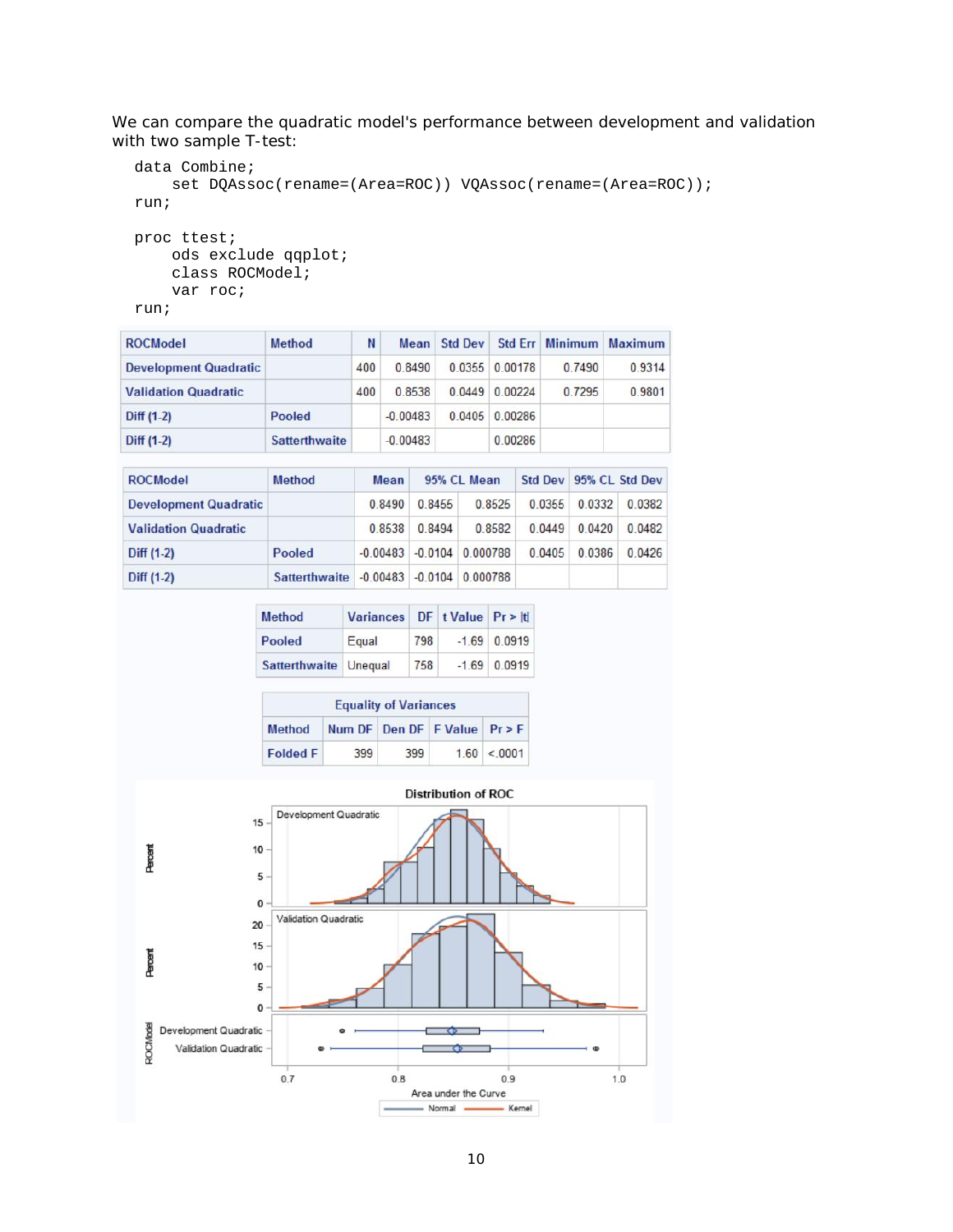T-test says the mean ROC is the same. We can use PROC NPAR1WAY to test for equivalence of distribution:

```
ods select KSTest KS2Stats EDFPlot;
proc npar1way edf plots=edf;
     class ROCModel;
     var roc;
run;
```
Kolmogorov-Smirnov Test for Variable ROC **Classified by Variable ROCModel EDF** at Deviation from Mean **ROCModel** N **Maximum** at Maximum 0.822500 1.0250 **Development Quadratic 400 Validation Quadratic** 400 0.720000  $-1.0250$ Total 800 0.771250 **Maximum Deviation Occurred at Observation 170** Value of ROC at Maximum = 0.880682

| Kolmogorov-Smirnov Two-Sample Test<br>(Asymptotic) |          |          |          |  |  |  |
|----------------------------------------------------|----------|----------|----------|--|--|--|
| <b>KS</b>                                          | 0.051250 | D        | 0.102500 |  |  |  |
| <b>KSa</b>                                         | 1.449569 | Pr > KSa | 0.0299   |  |  |  |

**Empirical Distribution for ROC** 

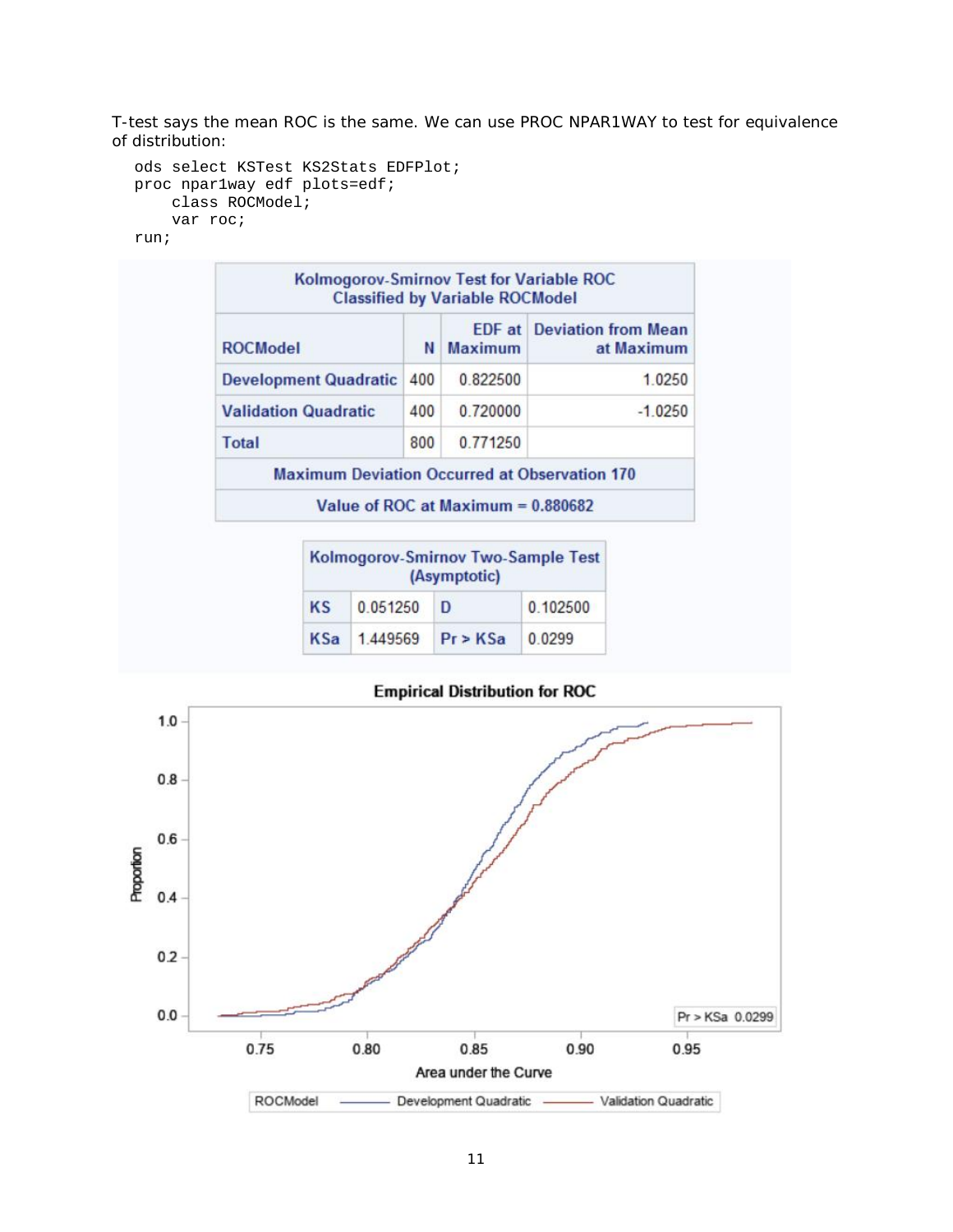NPAR1WAY says the two ROC distributions are not identical, T-test shows validation ROC has larger variance. If we want to understand how often validation performance is better than development performance, we can use PROC LOGISTIC to compute Condordant / Discordant pairs:

```
ods select Association;
proc logistic data=Combine plots=none;
     model ROCModel(event='Validation Quadratic') = roc;
run;
```

| <b>Association of Predicted Probabilities and</b> | <b>Observed Responses</b> |                |       |
|---------------------------------------------------|---------------------------|----------------|-------|
| <b>Percent Concordant</b>                         |                           | 53.4 Somers' D | 0.069 |
| <b>Percent Discordant</b>                         |                           | 46.6 Gamma     | 0.069 |
| <b>Percent Tied</b>                               | 0.0                       | Tau-a          | 0.034 |
| Pairs                                             | 160000                    | $\mathbf{C}$   | 0.534 |

Between these two samples, the quadratic model performed better on validation 53.4% of the time while performance on development was better 46.6% of the time.

### **6. COMPARISON BETWEEN DEVELOPMENT AND VALIDATION**

We can compare the two models on validation:

```
proc surveyselect data=VLScore out=VLReps samprate=0.5 method=urs
seed=1234 reps=400 noprint; run;
ods select none; *--- suppress output ---;
ods table ROCAssociation=VLAssoc; *--- capture table ---;
proc logistic data=VLReps plots=none;
    by replicate;
   model Y(event='1') = Prob / nofit; roc 'Validation Linear' pred=Prob;
run;
ods select all;
```

```
title 'ROC Distribution of Validation of Linear Model';
proc means data=VLAssoc(keep=Area rename=(Area=ROC)) n min p5 p10 mean std 
p90 p95 max; run;
```
### **ROC Distribution of Validation of Linear Model**

|                                                                                   | Analysis Variable : ROC Area under the Curve |  |  |  |  |  |  |                                                                                     |  |
|-----------------------------------------------------------------------------------|----------------------------------------------|--|--|--|--|--|--|-------------------------------------------------------------------------------------|--|
| Std Dev 90th Pctl 95th Pctl Maximum<br>5th Pctl<br>10th Pctl<br>N Minimum<br>Mean |                                              |  |  |  |  |  |  |                                                                                     |  |
|                                                                                   |                                              |  |  |  |  |  |  | 400 0.7363281 0.7896760 0.8070997 0.8596609 0.0428904 0.9121239 0.9299155 0.9800937 |  |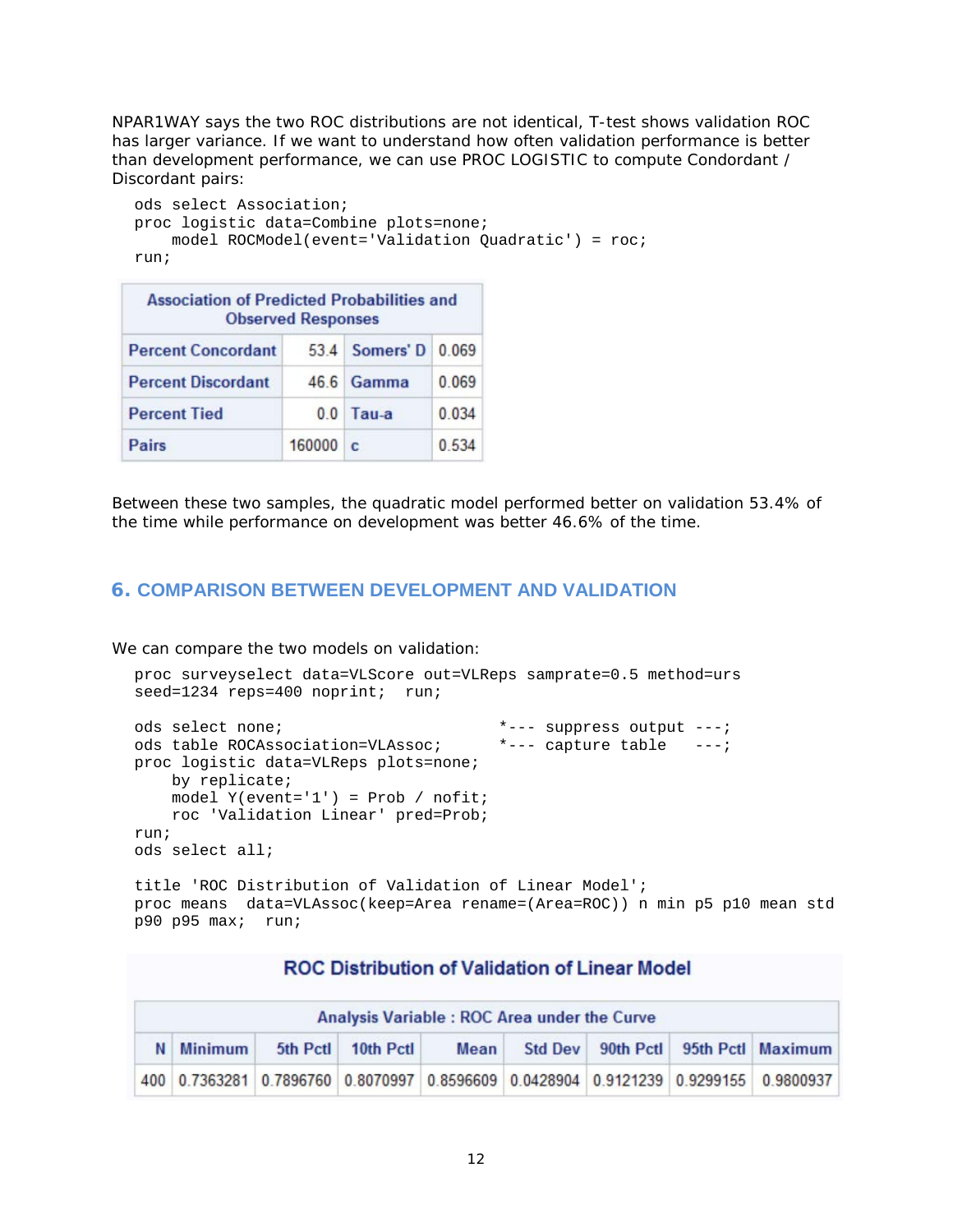```
proc sgplot data=VLAssoc(keep=Area rename=(Area=ROC)) noautolegend;
     histogram roc / nbins=20;
    density roc;
   yaxis grid; xaxis grid values=(0.7 to 1 by 0.1);
run;
title;
```


Because this is two models on the same dataset, we can perform paired T-test:

```
data Combine;
    set VQAssoc(rename=(Area=ROC_Q));
     set VLAssoc(rename=(Area=ROC_L));
run;
proc ttest;
     ods select Statistics ConfLimits TTests SummaryPanel;
     paired ROC_Q * ROC_L;
run;
```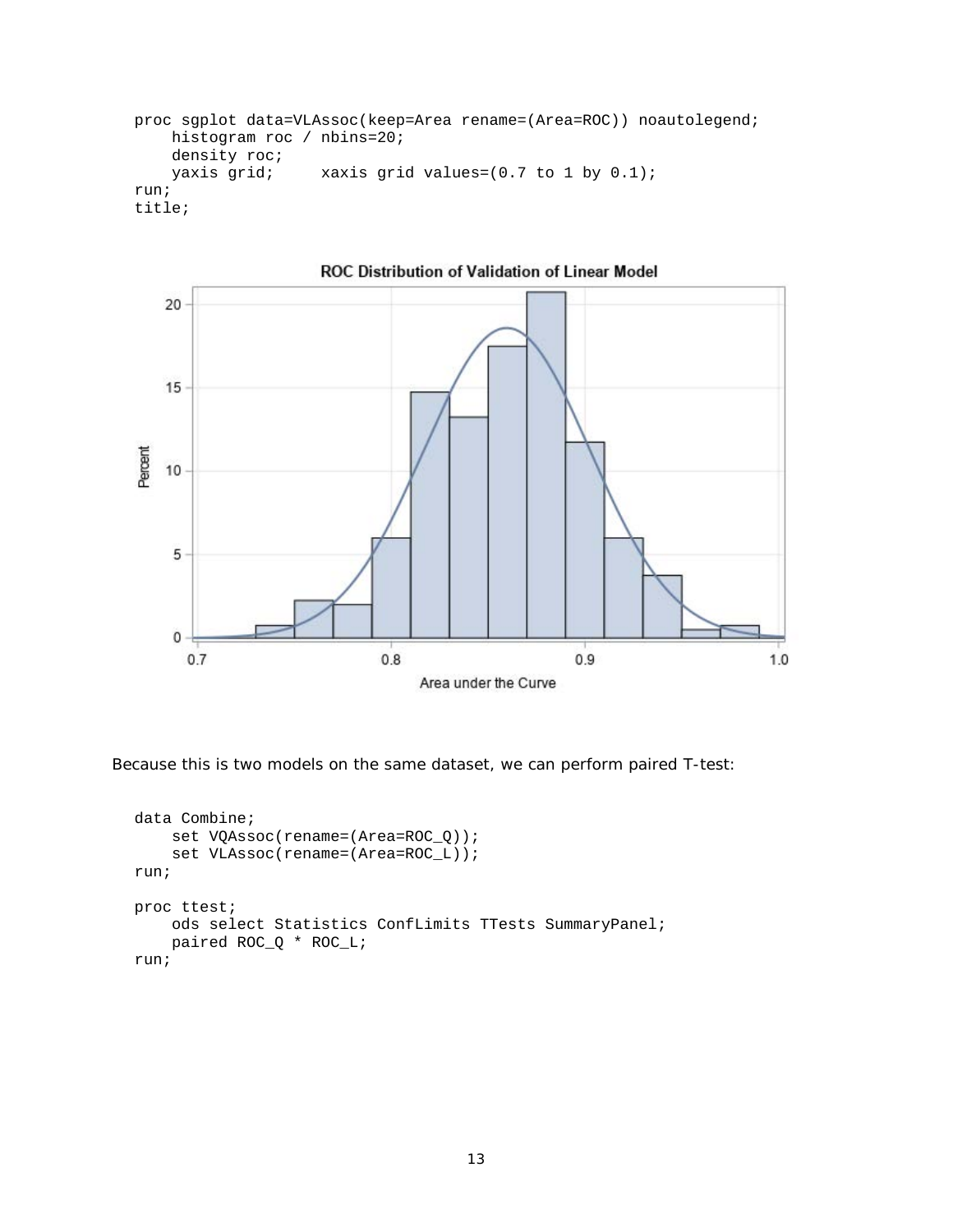

The quadratic model has slightly worse discriminatory power than the linear model, however it provides more accurate probability estimates.

The detailed understanding of model performance variability and accuracy now allow us to make a more informed decision than the four ROC point estimates.